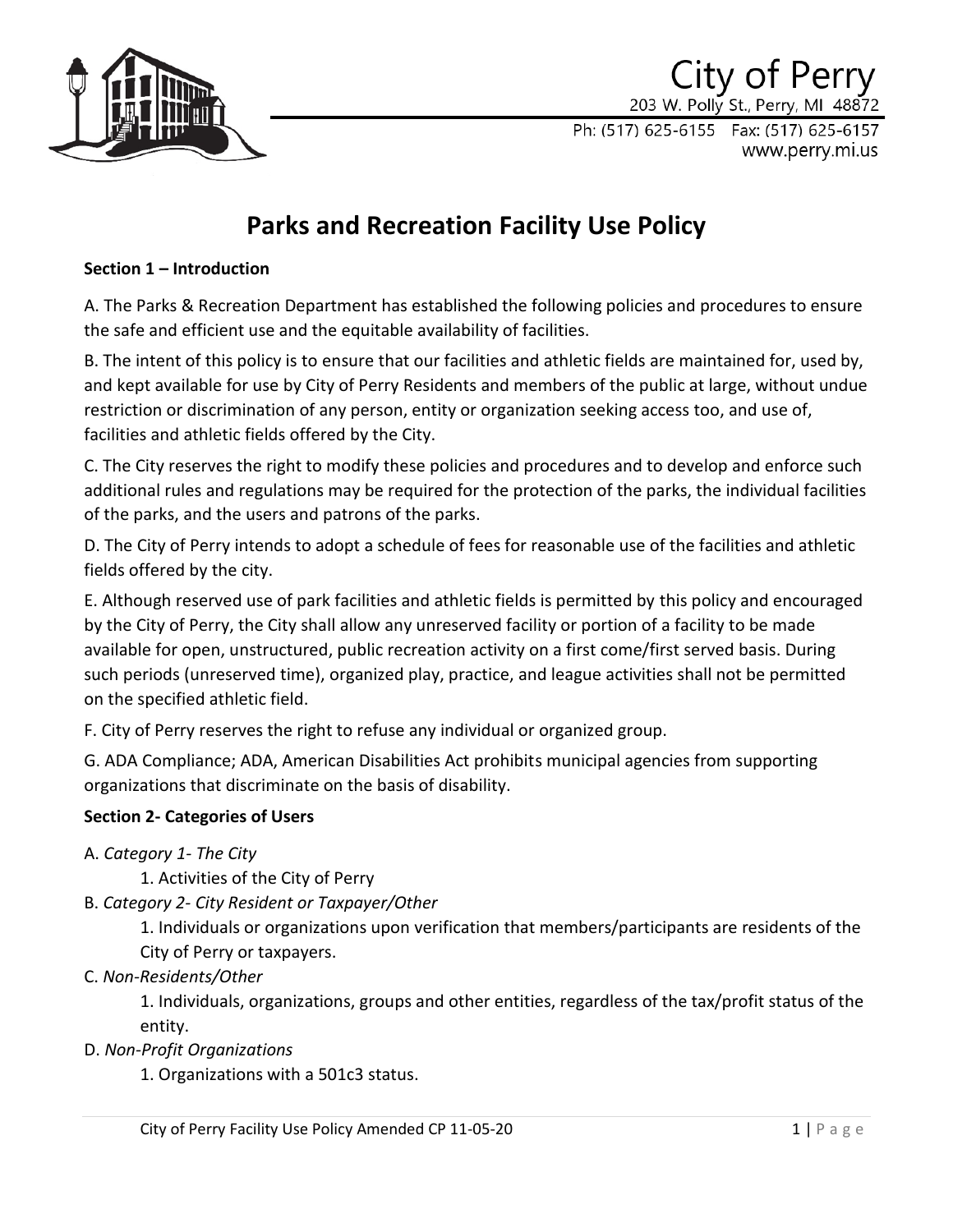## **Section 3 – Facilities and Athletic Field Reservations**

A. All applications will be considered on a first received basis.

B. Persons must be 18 years old or older to reserve facilities.

C. Full payment of fees is due at the time of reservation; including refundable security deposit.

D. Cancellations and schedule changes by the applicant; for any cancellations less than fourteen (14) days prior to the event or activity, the entire fee is forfeited, however, the entire security deposit will be refunded.

E. In the event of cancellation by the City of Perry due to weather conditions, which make the activity impossible, or by any Act of God beyond the control of the applicant, 1) a credit may be given to the applicant; 2) a refund request must be submitted to City of Perry; or 3) the activity may be rescheduled at the earliest available date.

## **Section 4 – Rules**

A. *Pavilion Use Rules*

1. Please leave park clean- sweep pavilion area, wipe off tables, and put refuse in designated containers. 2. A reservation is for the designated park facility only. Other Park attractions and facilities are open to the public.

3. Nails, pushpins or staple guns are prohibited in the pavilions.

4. Pets must be kept on a leash not longer than six feet. Owners are also responsible for cleaning up any droppings.

5. Applicant agrees to pay the City of Perry for damages to property caused by any person during the permitted event.

6. Fires permitted only in elevated grills.

7. Adult supervision is mandatory. The applicant is responsible for the conduct of participants and spectators. Organizations must adhere to all City of Perry noise ordinances.

8. Please be respectful of our City Parks and facilities. If any City property is damaged, please inform City Hall at the conclusion of your event. Resolution of any damages will be handled on a case-by-case basis.

9. Alcohol in the Park- The Sale, use and possession of any controlled substance, including but not limited to, alcoholic beverages, beer, wine, and other spirits is expressly prohibited in all parks in the City of Perry.

10. Electronic sound amplification equipment of any nature prohibited unless approved in advance by the Mayor or Chief of Police.

11. The City of Perry reserves to itself complete and exclusive rights to regulate the sale of all goods and services sold or conducted on park property; including but not limited to: souvenirs, programs, parking permits, etc. the sale of such items is expressly prohibited without the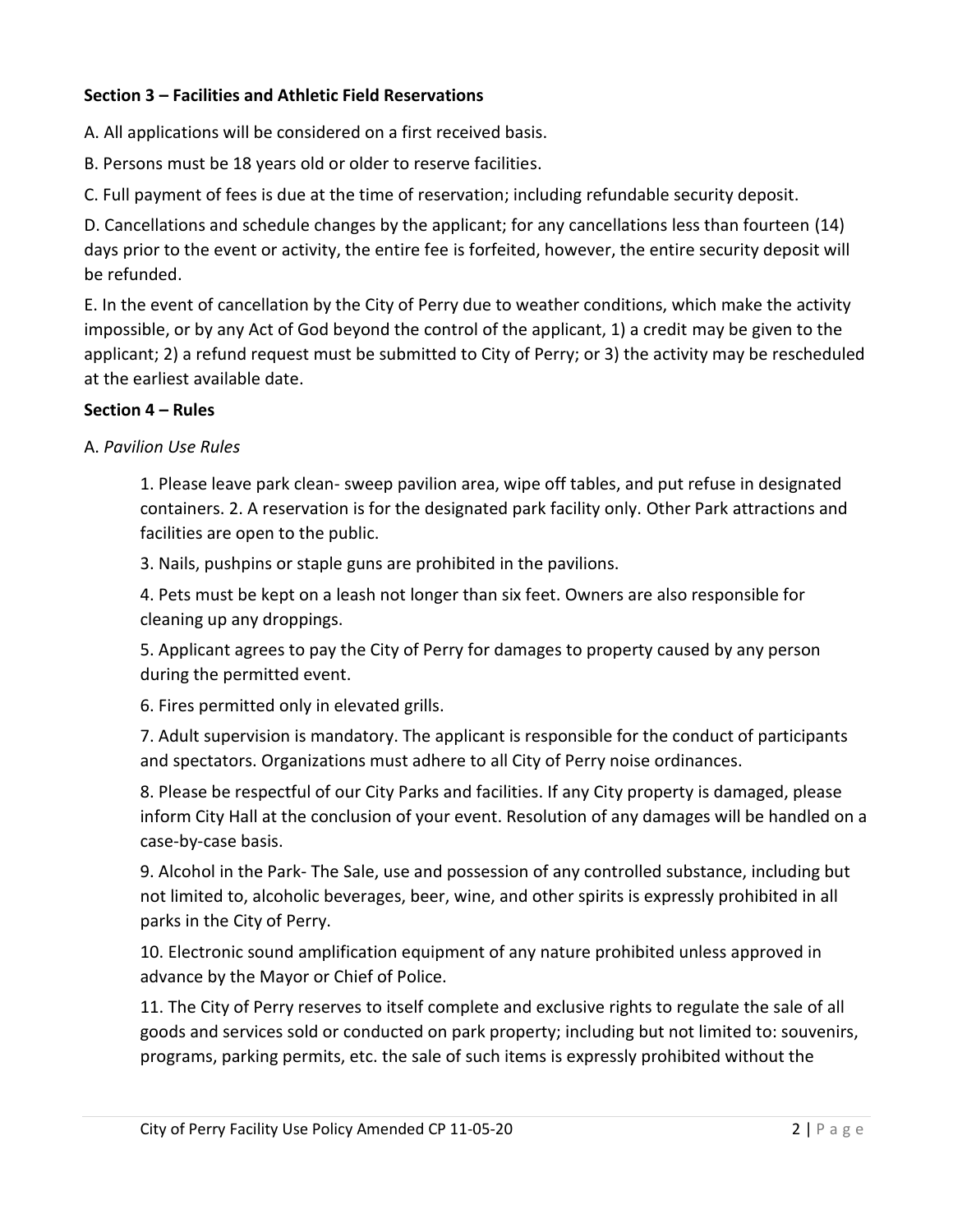approval of the Council. **The selling of food concessions must be approved and follow all Shiawassee County Health Department requirements.**

12. Throwing Confetti or like materials is prohibited.

13. "Roping off" or otherwise limiting access to a section of a public area for a private event is prohibited.

14. Fireworks, torches of any kind and or explosives and rockets are prohibited in any form on the property of the City of Perry unless permission is granted by City Council.

15. Any questions on motorized or recreational vehicles must be okayed by Chief of Police seven days in advance, otherwise prohibited. Battery operated wheeled vehicles used by disabled persons are permitted.

## B. *Restroom Use Rules*

1. Do not lend key to any other person.

- 2. If lost, notify City Hall 517-625-6155.
- 3. Do not have keys duplicated.
- 4. Return key after your event in the drop box in front of City Hall.
- 5. There will be a charge for lost key.

6. If restroom facility and its components due to vandalism and/or misuse is damaged, it will be the responsibility of the applicant and additional fees will be handled on a case-by-case basis.

#### C. *Athletic Field Use Rules*

1. Organizations shall be responsible for the supervision of parking and the supervision and control of spectators.

2. Pets must be kept on a leash not longer than six feet. Owners are also responsible for cleaning up any droppings.

3. Adult supervision is mandatory. The applicant is responsible for the conduct of participants and spectators. Profane language, boisterous behavior or another objectionable demeanor is not permitted. Organizations must adhere to all City of Perry noise ordinances.

- 4. Field preparation is your responsibility unless stipulated in the reservation.
- 5. Use of athletic fields must be requested at time of reservation and included on permit.

## **Section 5 – Liability Insurance Requirements**

A. Use and Rental by Commercial Groups and Nonprofit Groups shall provide a copy of the general liability coverage with a minimum amount of \$1,000,000.00 per occurrence with following wording added as "City of Perry as Additional Insured".

B. Sport Organizations must have participants on teams sign a hold harmless liability waiver indemnifying the City of Perry from any and all claims resulting from injuries, damages or losses sustained or associated with the program.